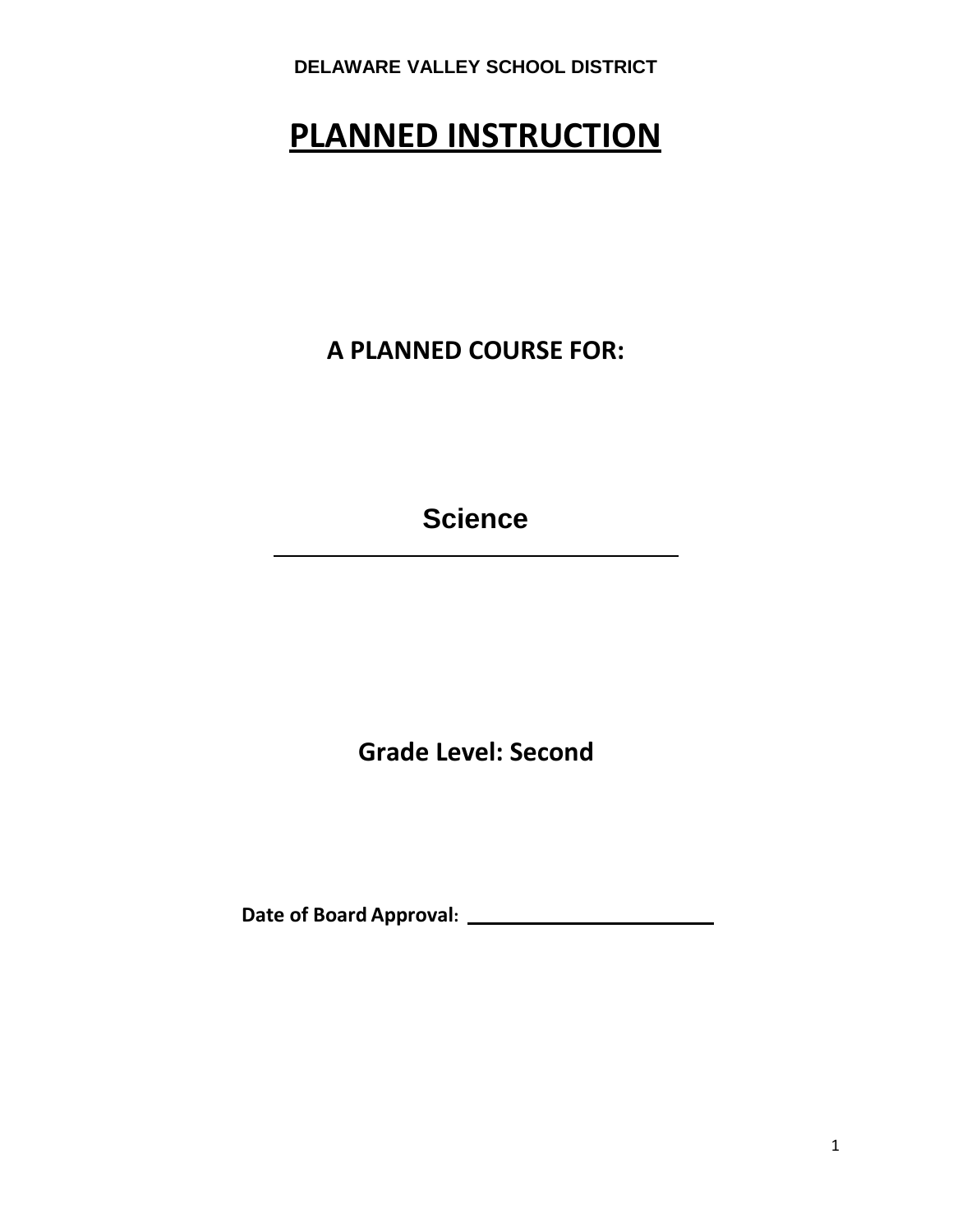## **Planned Instruction**

**Title of Planned Instruction:** Second Grade Science Curriculum

**Subject Area:** Science **Grade:** Second

**Course Description:** Through hands-on investigation and informational literature, students will develop an elementary understanding of the areas of Ecology, Watersheds and Wetlands, Physical Sources for Living Things, Natural Resources, Agriculture and Society, Humans and the Environment, Chemistry, Physical Science, Physics, and the Origin and Evolution of the Universe.

**Time/Credit for the Course:** One Year

**Curriculum Writing Committee:** Amy Ross, Al McElroy, Pauline Garde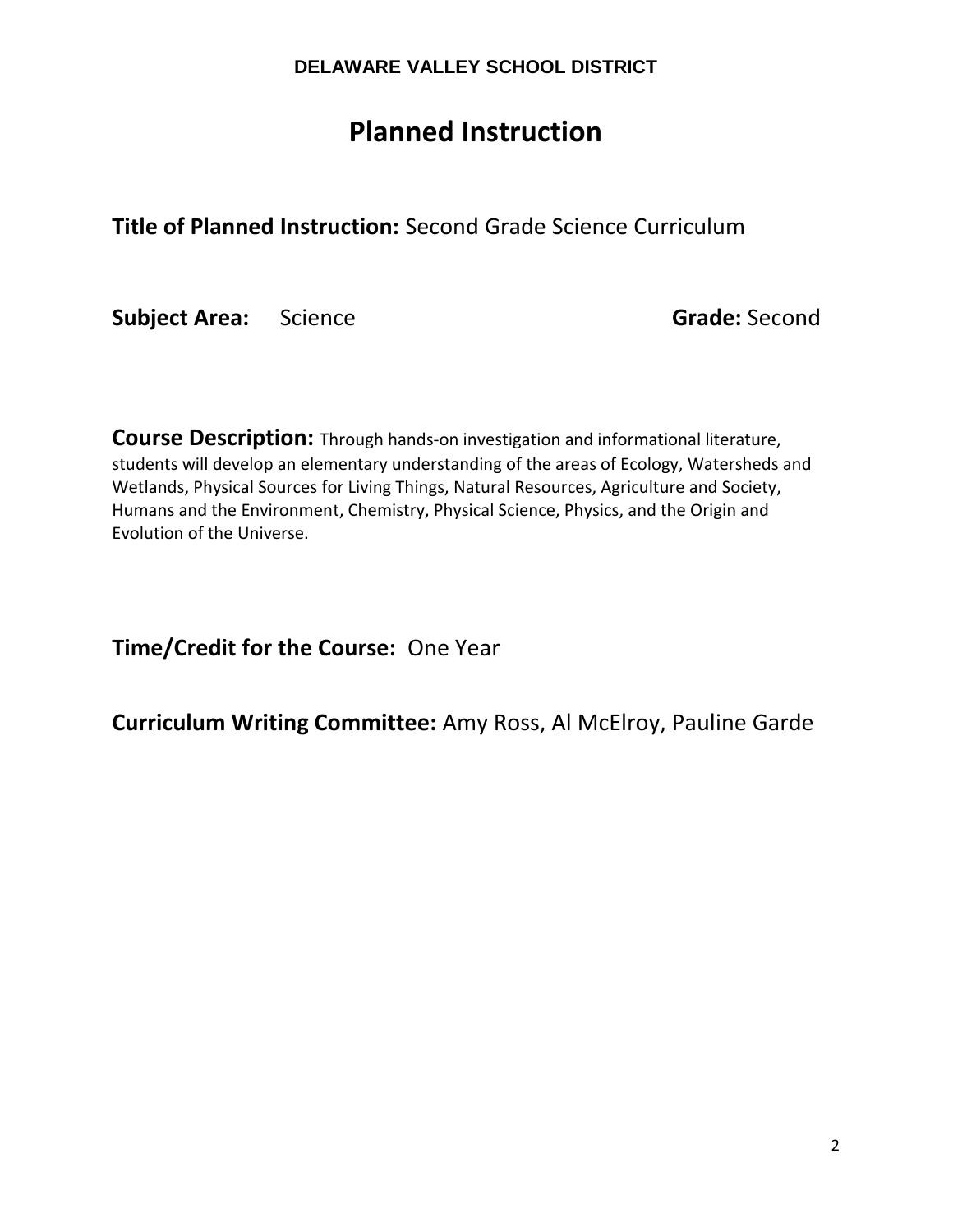## **Curriculum Map**

#### **Unit 1: Ecosystems/Watersheds and Wetlands/Physical Sources for Living Things Time Range in Days:** 45 Days

#### **Standard(s):**

PA Academic Standards Science, PA Core Standards Math, PA Core Standards ELA

#### **Standards Addressed:**

PA Academic Standards for Science and Technology and Engineering Education **[https://static.pdesas.org/content/documents/PreK-2\\_Science\\_and\\_Technology\\_Standards.pdf](https://static.pdesas.org/content/documents/PreK-2_Science_and_Technology_Standards.pdf) [http://static.pdesas.org/content/documents/CF-Science\\_Grade2.pdf](http://static.pdesas.org/content/documents/CF-Science_Grade1.pdf)**

**Overview:** Students will identify living and nonliving things, sources of energy, and the basic needs of plants and animals in an aquatic ecosystem. They will also identify differences in living things and how they adapt and change in their environment for survival. They will recognize and describe how different forms of energy cause changes and how light from the sun is an important source of energy that is needed for all living and nonliving systems and organisms to stay alive and grow.

**Goal #1:** Students will identify living and nonliving things, sources of energy, and the basic needs of plants and animals in an aquatic ecosystem.

#### **Objectives:**

4.1.2.A Describe how a plant or an animal is dependent on living and nonliving things in an aquatic habitat

4.1.2.C Identify sources of energy in an aquatic habitat

4.3.3.C Identify and describe the basic needs of plants and animals in an aquatic ecosystem.

#### **Activities**:

- Mystery Science- Why do you have to clean a fish tank but not a pond?
- Ecosystem for Kids- Living and Nonliving Things
- Gynzy-Food Chains
- Generation Genius- What is Science? Extra: Dancing Raisins DIY Activity
- Generation Genius- Living vs Nonliving Things Extra: Nature Walk DIY Activity
- Generation Genius- Animals Need Food Extra: Bird Feeders
- Generation Genius- Habitats Extra: Habitat Diorama
- Better Lesson- Aquatic Living vs Nonliving Extra: Use play-doh to create a living and a nonliving thing.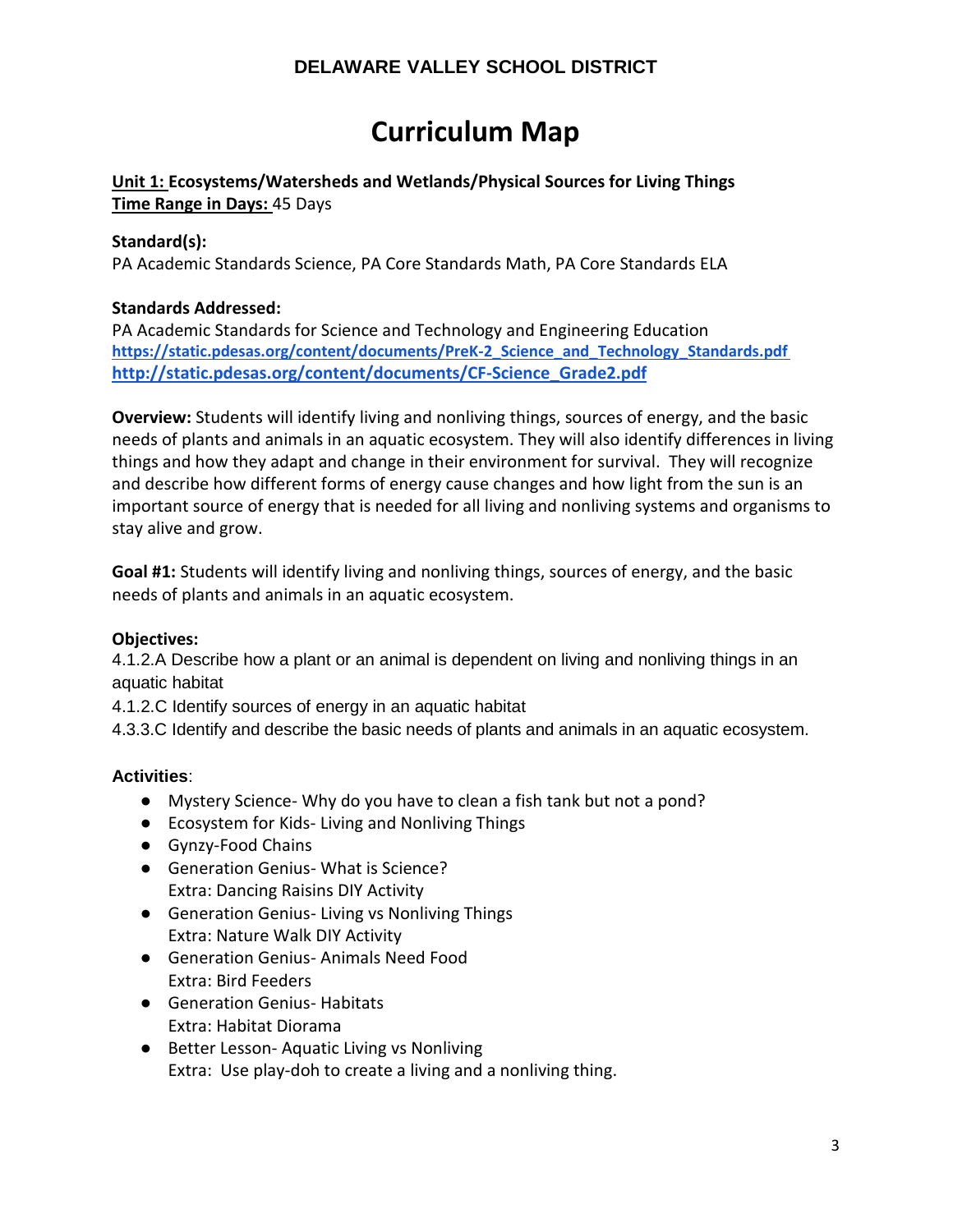#### **Resources**:

- **https**[://betterlesson.com/lesson/630879/water-habitats](https://betterlesson.com/lesson/630879/water-habitats)
- **www**[.generationgenius.com](http://www.generationgenius.com/)
- [www.mysteryscience.com](http://www.mysteryscience.com/)
- [www.ecosystemforkids.com](http://www.ecosystemforkids.com/)
- [www.gynzy.com](http://www.gynzy.com/)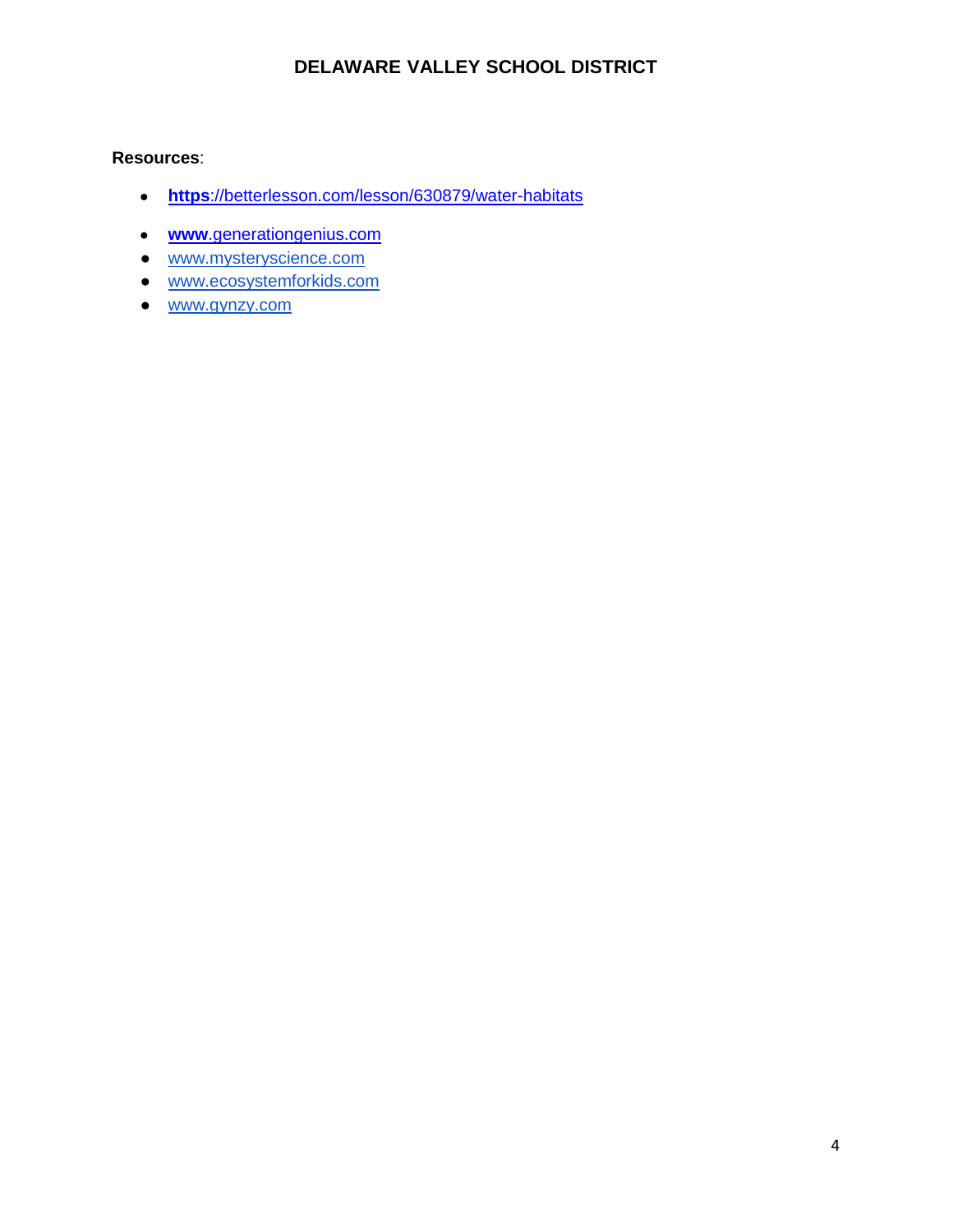#### **Assessments**:

- Students will identify and draw an animal and its habitat that is found in a water source in Pennsylvania. They will write a short story describing this animal and habitat.
- Science Journal

**Goal #2:** Students will identify differences in living things and how they adapt and change in their environment for survival.

#### **Objectives:**

3.2.2.B2 Explore and describe how different forms of energy cause changes (e.g. sunlight, heat, wind).

3.2.2.B6 Recognize that light from the sun is an important source of energy for living and nonliving systems and some source of energy is needed for all organisms to stay alive and grow.

#### **Activities:**

- FOSS Kit- Insects and Plants- Investigation #2
- Mystery Science- How Do Plants Grow?
- Brain Pop Jr.: Parts of a Plant/Plant Adaptations/Plant Life Cycle
- Ecosystem for Kids- Parts of a Plant
- Gynzy- Predator and Prey
- Generation Genius: External Plant Parts Extra: Color Changing Celery
- Generation Genius: Plant Growth Conditions Extra: Comparing Soil
- Generation Genius: Plants Need Water and Light Extra: Grow Plants in a Jar

#### **Resources:**

- FOSS Kit- Insects and Plants
- [www.mysteryscience.com](http://www.mysteryscience.com/)
- [www.brainpopjr.com](http://www.brainpopjr.com/)
- [www.Gynzy.com](http://www.gynzy.com/)
- [www.getepic.com](http://www.getepic.com/)
- [www.discoveryed.com](http://www.discoveryed.com/)
- [www.ecosystemforkids.com](http://www.ecosystemforkids.com/)
- www.generationgenius.com

- Identifying and labeling the parts of a plant
- Identify that plants need soil, water, and sun to grow
- Define predator and prey and match animals to their roles
- **•** Generation Genius quiz
- Science Journal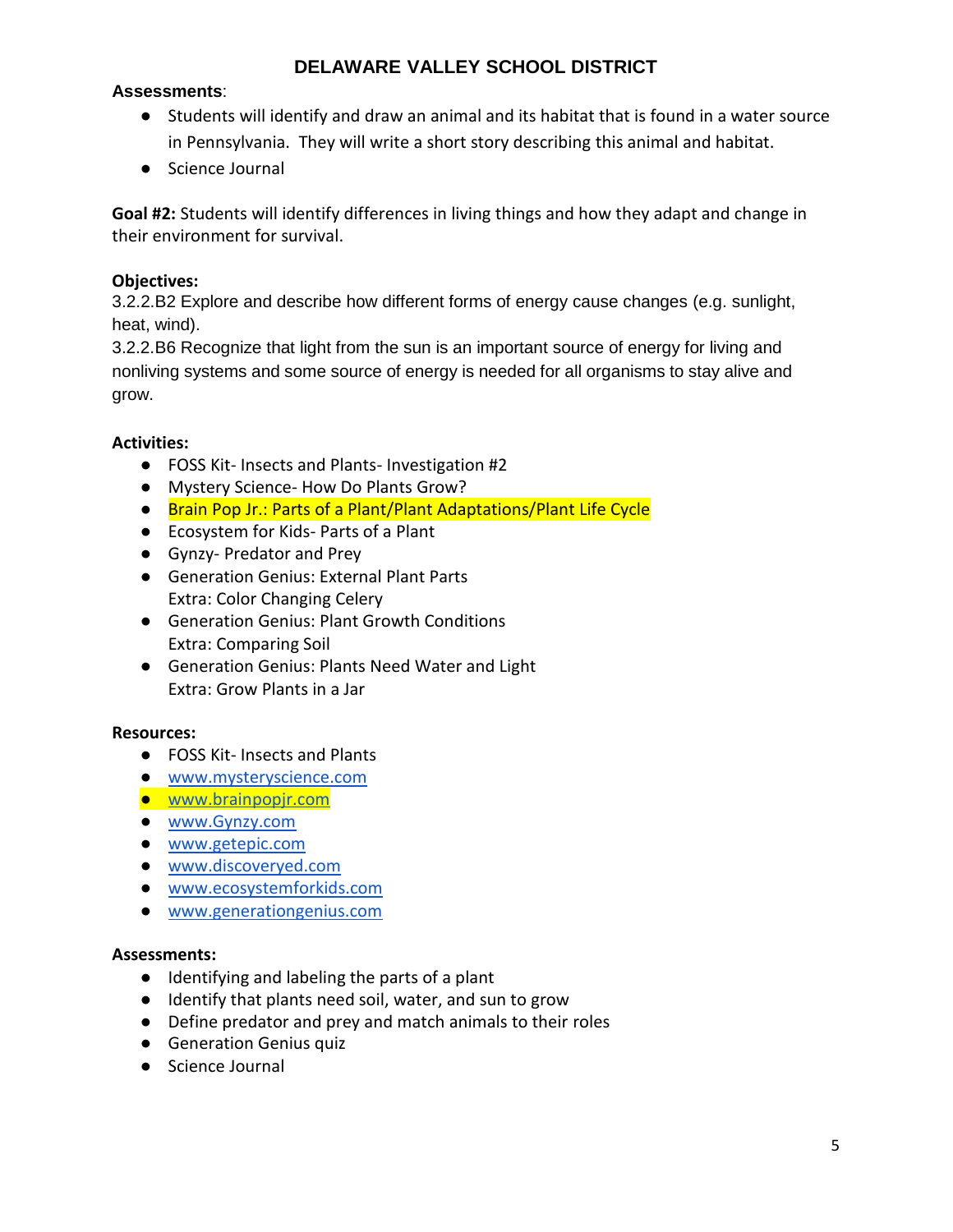**Goal #3:** Students will recognize and describe how different forms of energy cause changes and how light from the sun is an important source of energy that is needed for all living and nonliving systems and organisms to stay alive and grow.

#### **Objectives:**

3.2.2.B2 Explore and describe how different forms of energy cause changes (e.g. sunlight, heat, wind).

3.2.2.B6 Recognize that light from the sun is an important source of energy for living and nonliving systems and some source of energy is needed for all organisms to stay alive and grow.

#### **Activities:**

- Mystery Science How could you warm up a frozen playground?
- Gynzy "The Sun"
- Gynzy- "The Wind"
- Gynzy-" Photosynthesis"
- Generation Genius- " Sunlight Warms the Earth" Extra: Ice Melting Race
- Generation Genius- " Heating and Cooling" Extra: Rainbow Crayons

#### **Resources:**

- **● [www.mysteryscience.com](http://www.mysteryscience.com/)**
- **● [www.gynzy.com](http://www.gynzy.com/)**
- **● www.generationgenius.com**

- Gynzy- "The Sun" quiz
- Gynzy- "The Wind" quiz
- Gynzy- "Photosynthesis" quiz
- **•** Generation Genius quiz
- Science Journal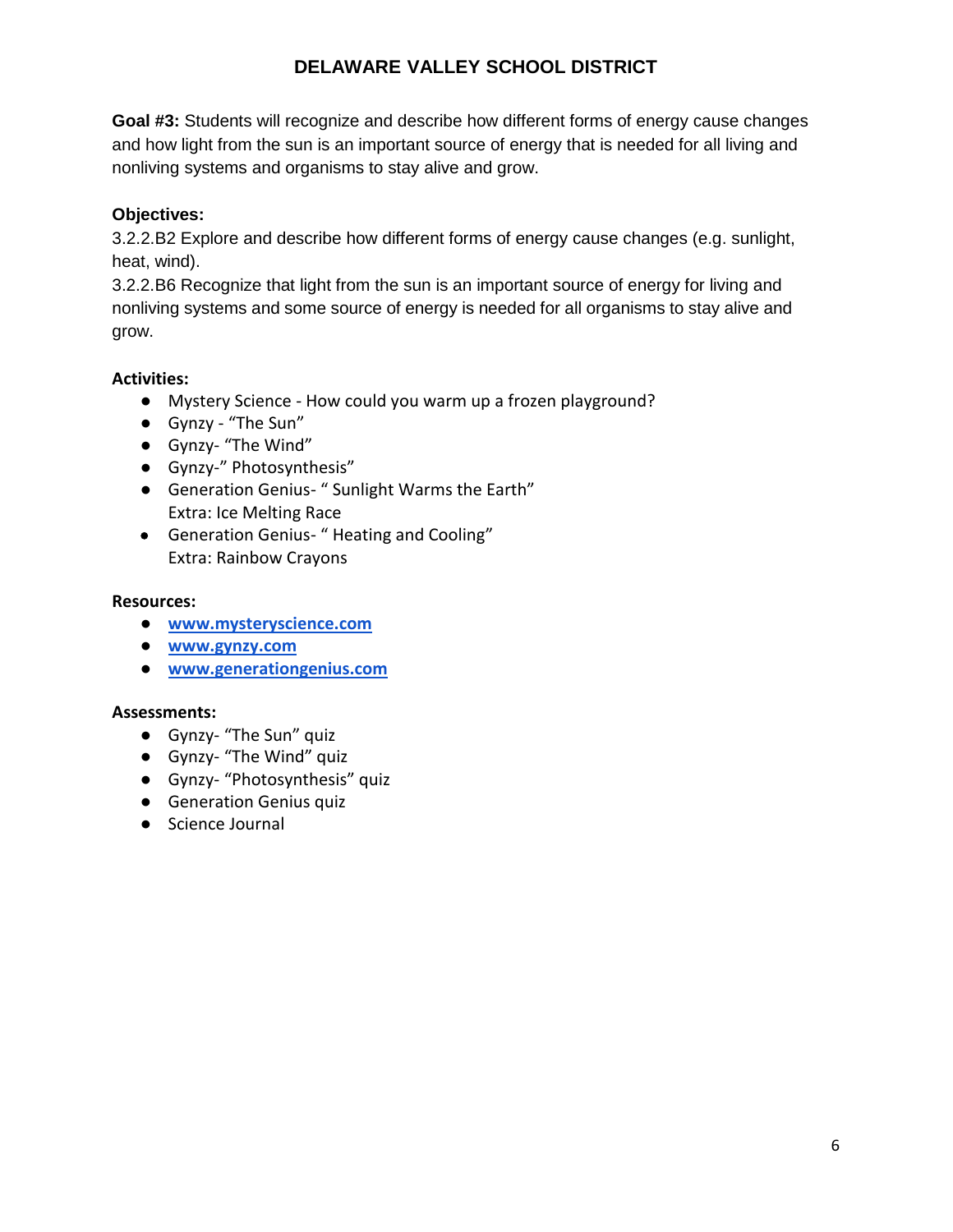#### **Unit 2: Natural Resources/Agriculture and Society/Humans and the Environment Time Range in Days:** 45 days

#### **Standard(s):**

PA Academic Standards Science, PA Common Core Standards Math, PA Common Core Standards ELA

#### **Standards Addressed:**

PA Academic Standards for Science and Technology and Engineering Education **[https://static.pdesas.org/content/documents/PreK-2\\_Science\\_and\\_Technology\\_Standards.pdf](https://static.pdesas.org/content/documents/PreK-2_Science_and_Technology_Standards.pdf) [http://static.pdesas.org/content/documents/CF-Science\\_Grade2.pdf](http://static.pdesas.org/content/documents/CF-Science_Grade1.pdf)**

**Overview:** Students will describe, identify, and explain natural resources and the jobs/hobbies people have to make various products. They will also describe how people can reduce pollution and create products by reducing, reusing, recycling, and composting.

**Goal #1** The students will describe, identify and explain natural resources and the jobs/hobbies people have to make various products.

#### **Objectives:**

4.4.2.A Identify agriculture as a living system and that food and fiber originate from plants and animals

4.4.2.B Explain how agriculture supports jobs inPennsylvania

4.3.2.A Describe the jobs/hobbies people have in the community that relate to natural resources

4.5.2.A Identify the natural resources used to make variousproducts

#### **Activities:**

- Mystery Science-" Where Does Energy Come from?"
- Get Epic- "Farmers"
- Generation Genius- "Natural Resources" Extra: Make Your Own Paper
- Generation Genius- "Changing the Shape of the Land" Extra: Water Erosion Model

#### **Resources:**

- [www.mysteryscience.com](http://www.mysteryscience.com/)
- [www.getepic.com](http://www.getepic.com/)
- www.generationgenius.com

- Mystery Science Worksheets- "Sun, Wind, and Water Energy"
- Get Epic- End of book quizzes
- Generation Genius Quiz
- Science Journal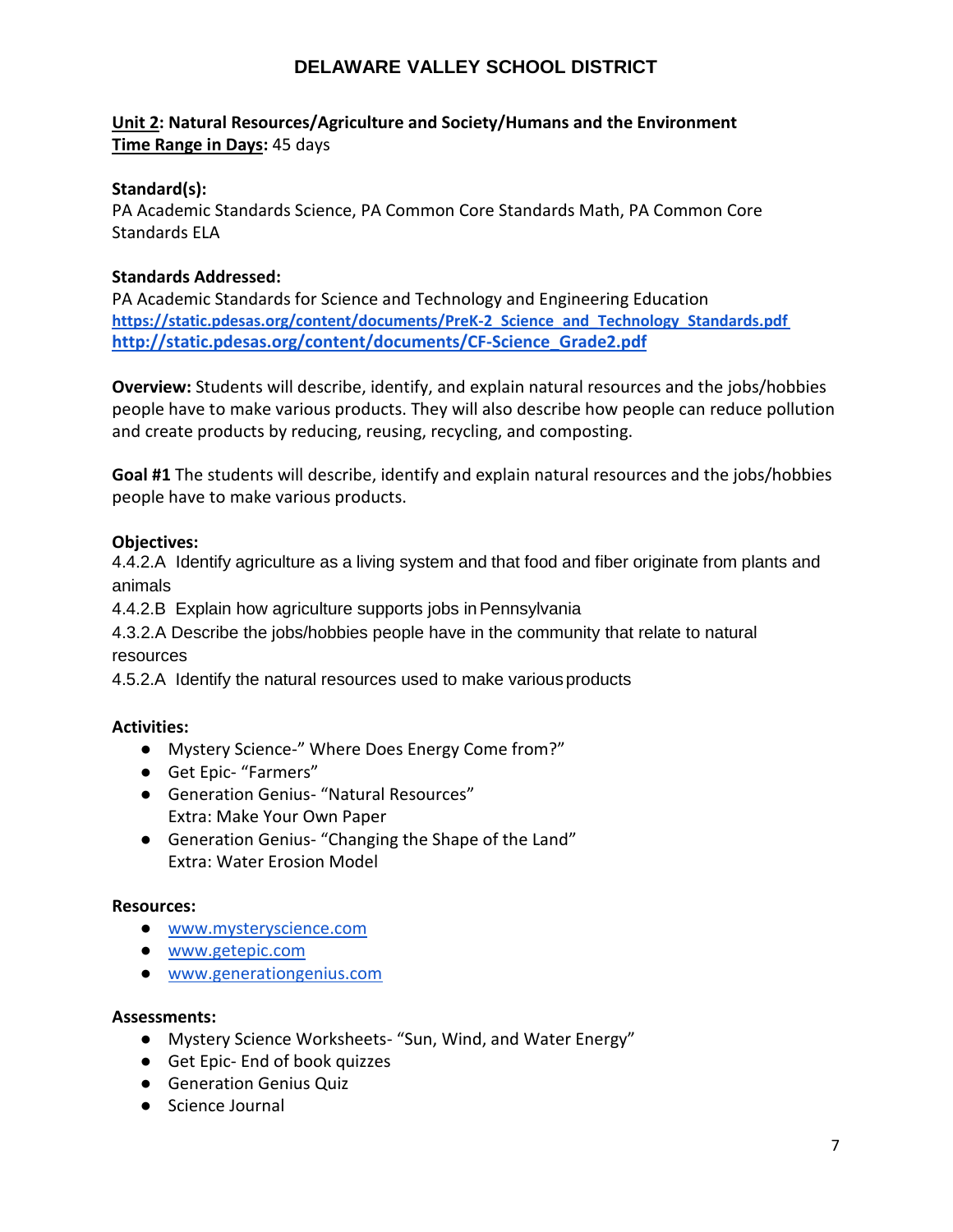**Goal #2** The students will describe how people can reduce pollution and create products by reducing, reusing, recycling, and composting.

#### **Objectives:**

4.3.2.B Identify products and by-products derived from renewable resources

4.5.2.C Identify how people can reduce pollution

4.5.2.D Describe how people can help the environment by reducing, reusing, recycling and composting

### **Activities:**

- Gynzy- "Reduce, Recycle, Reuse"
- Discovery Ed- "Magic School Bus"
- Mystery Science- "How is plastic made?"
- Generation Genius- " Reducing Our Impact on Earth" Extra: Paper Mache

#### **Resources:**

- [www.gynzy.com](http://www.gynzy.com/)
- [www.discoveryed.com](http://www.discoveryed.com/)
- [www.mysteryscience.com](http://www.mysteryscience.com/)
- www.generationgenius.com

- Gynzy quiz
- Generation Genius Quiz
- Science Journal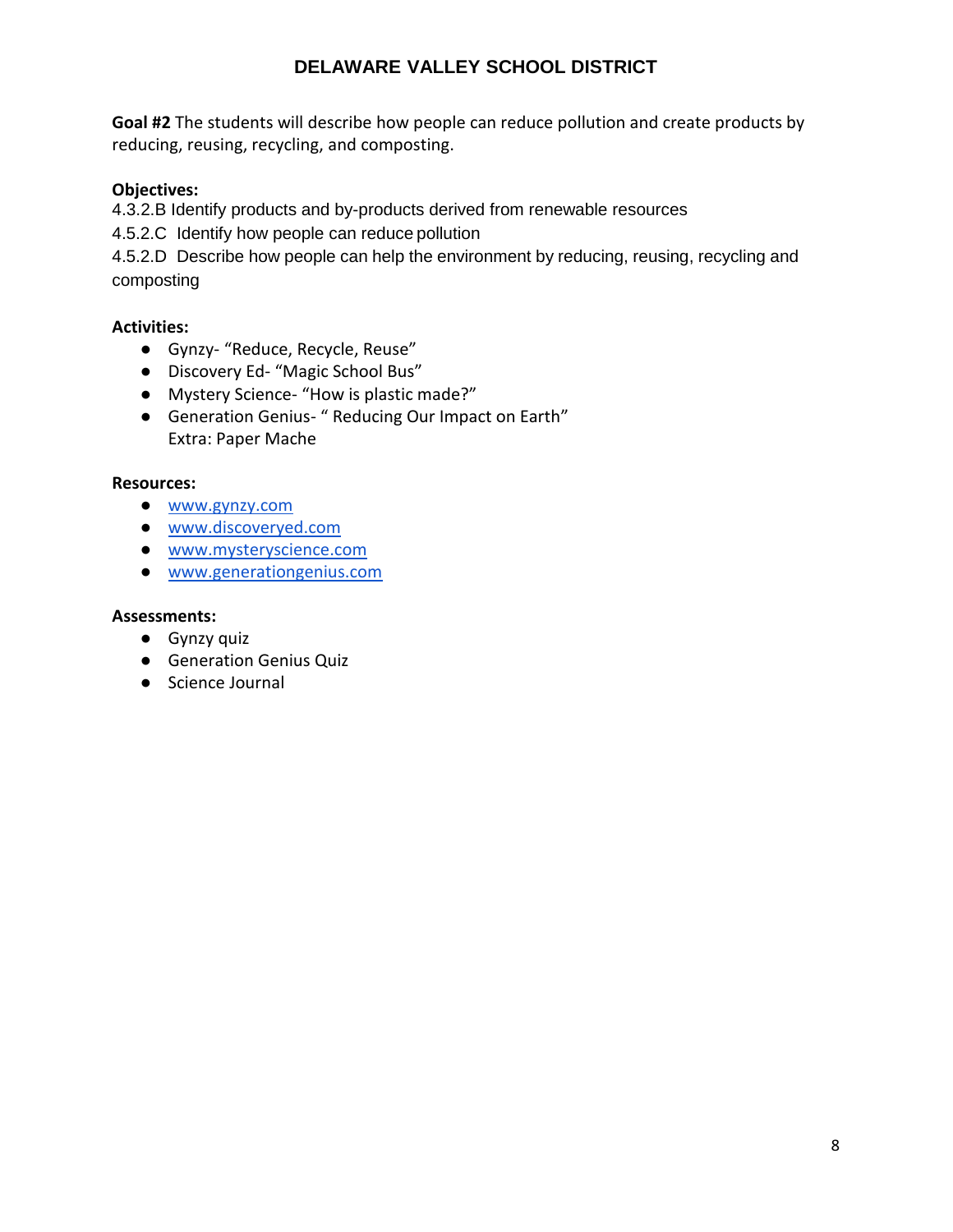#### **Unit 3: Chemistry/ Physical Science/Physics Time Range in Days:** 45 Days

#### **Standard(s):**

PA Academic Standards Science, PA Core Standards Math, PA Core Standards ELA

#### **Standards Addressed:**

PA Academic Standards for Science and Technology and Engineering Education Links to SAS:

**[https://static.pdesas.org/content/documents/PreK-2\\_Science\\_and\\_Technology\\_Standards.pdf](https://static.pdesas.org/content/documents/PreK-2_Science_and_Technology_Standards.pdf) [http://static.pdesas.org/content/documents/CF-Science\\_Grade2.pdf](http://static.pdesas.org/content/documents/CF-Science_Grade1.pdf)**

**Overview:** Students will recognize everything is made of matter and demonstrate how heating and cooling may cause changes in the properties and materials. They will also be able to explain how substances combine and separate.

**Goal #1:** The students will recognize everything is made of matter and demonstrate how heating and cooling may cause changes in the properties of materials.

#### **Objectives:**

3.2.2.A5 Constancy and change: Recognize that everything is made of matter.

3.3.2.A4 Explore and describe that water exists in solid (ice) and liquid (water) form. Explain and illustrate evaporation and condensation.

3.2.2.A3 Demonstrate how heating and cooling may cause changes in the properties of materials.

3.2.2.B2 Explore and describe how different forms of energy cause changes. (sunlight, heat, wind)

#### **Activities:**

- Ecosystem for Kids- "Solids, Liquids, Gases"
- Get Epic- "Solid or Liquid"
- Mystery Science- "Material Magic"-" Why are so many toys made out of plastic?"
- Get Epic- "Where did the water go?"
- Mystery Science- "Can we make it rain?"
- Gynzy- "The Water Cycle"
- Generation Genius- "Solids, Liquids, Gases" Extra: Oobleck
- Generation Genius- "Water Cycle" Extra: Solar Bowl

#### **Resources:**

- [www.ecosystemforkids.com](http://www.ecosystemforkids.com/)
- [www.getepic.com](http://www.getepic.com/)
- [www.mysteryscience.com](http://www.mysteryscience.com/)
- www.generationgenius.com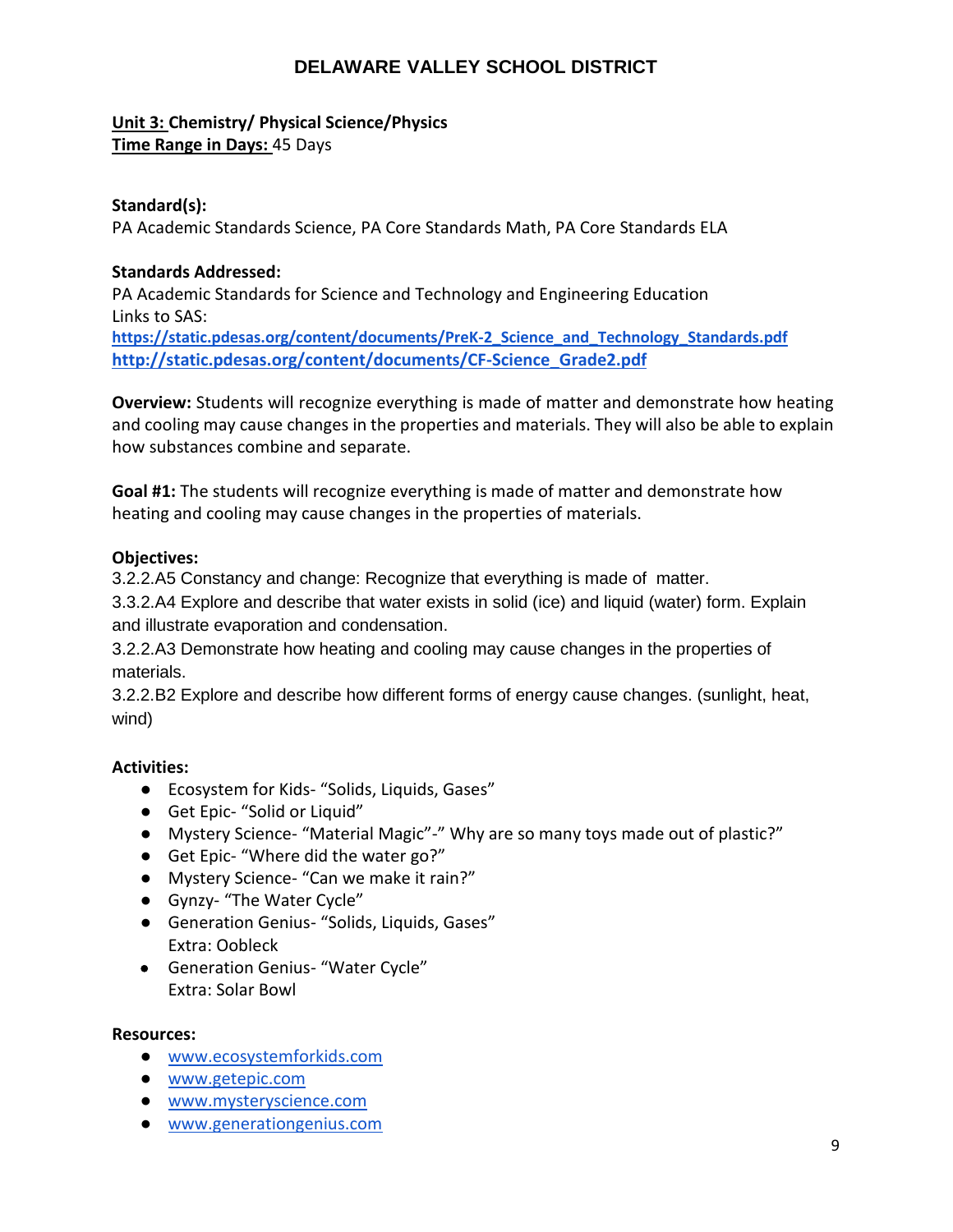#### **Assessments:**

- Get Epic- End of book quizzes
- Mystery Science-"Make it Rain" experiment
- Label objects as solids, liquids, or gases
- Gynzy- Water Cycle quiz
- Science Journal

**Goal #2:** Students will explain how substances combine and separate.

#### **Objectives:**

3.2.2 A4 Experiment and explain what happens when two or more substances are combined (e.g. mixing, dissolving) and separated (e.g. filtering,evaporation).

#### **Activities:**

- Mystery Science-"Are magic potions real?"
- Get Epic- "Fun Experiments with Matter"
- Generation Genius- "Heating and Cooling" Extra: Rainbow Crayons
- Brain Pop Jr- "Changing States of Matter"
- Brain Pop Jr- "Physical and Chemical Changes"

#### **Resources:**

- [www.mysteryscience.com](http://www.mysteryscience.com/)
- [www.getepic.com](http://www.getepic.com/)
- [www.generationgenius.com](http://www.generationgenius.com/)
- [www.brainpopjr.com](http://www.brainpopjr.com/)

- Science Journal
- Get Epic Experiments
- Generation Genius Quiz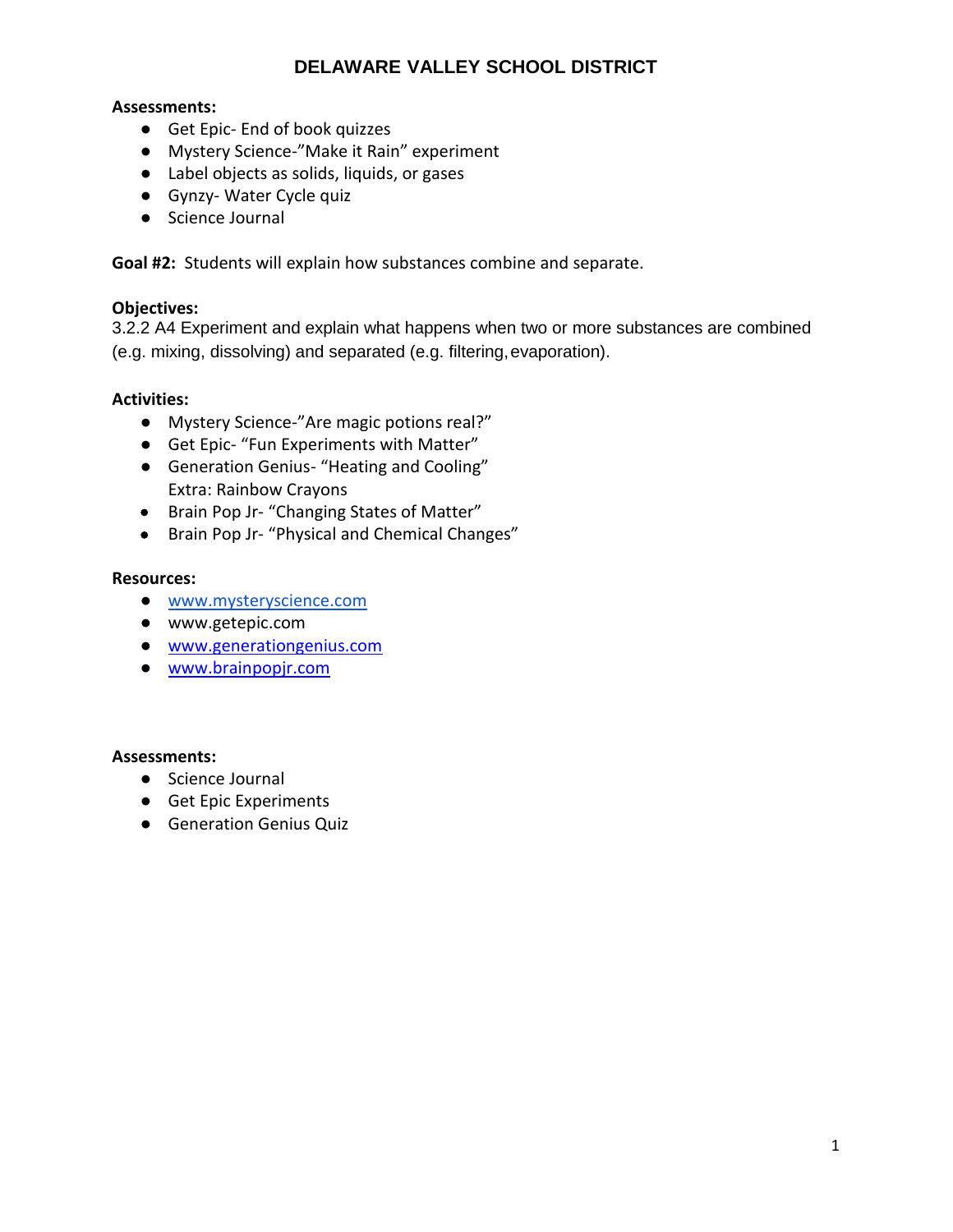#### **Unit 4: Motion/Sun and Moo Time Range in Days:** 45 Days

#### **Standard(s):**

PA Academic Standards Science, PA Core Standards Math, PA Core Standards ELA

#### **Standards Addressed:**

PA Academic Standards for Science and Technology and Engineering Education Links to SAS:

**[https://static.pdesas.org/content/documents/PreK-2\\_Science\\_and\\_Technology\\_Standards.pdf](https://static.pdesas.org/content/documents/PreK-2_Science_and_Technology_Standards.pdf) [http://static.pdesas.org/content/documents/CF-Science\\_Grade2.pdf](http://static.pdesas.org/content/documents/CF-Science_Grade1.pdf)**

**Overview:** Students will describe an object's position and motion. They will also observe and record the movement of the sun and the moon.

**Goal #1:** The students will describe an object's position and motion.

#### **Objectives:**

3.C.3.1: Observe and identify changes in an object's motion

3.C.3.1.1 Identify and describe and objects motion (e.g. start/stop, up/down, left/right,

faster/slower, spinning)

3.C.1.2 Describe an object's position in terms of its relationship to another object or stationary background (e.g. behind, beside, on top of, above, below)

3.2.1.B1 Observe pushes and pulls

#### **Activities:**

- FOSS Balance and Motion- Investigation #2 Part 1- Tops
- FOSS Balance and Motion- Investigation #2 Part 2- Zoomers
- FOSS Balance and Motion- Investigation #3 Part 1- Rolling Wheels
- FOSS Balance and Motion- Investigation #3 Part 2- Rolling Cups
- FOSS Balance and Motion- Investigation #3 Part 3- Rolling Spheres
- FOSS Balance and Motion- Investigation #3 Part 4- Rolling Outdoors
- Gynzy- Changing Motion
- Generation Genius- "Pushes and Pulls" Mini Golf

#### **Resources:**

- FOSS Balance and Motion Kit
- [www.gynzy.com](http://www.gynzy.com/)
- [www.generationgenius.com](http://www.generationgenius.com/)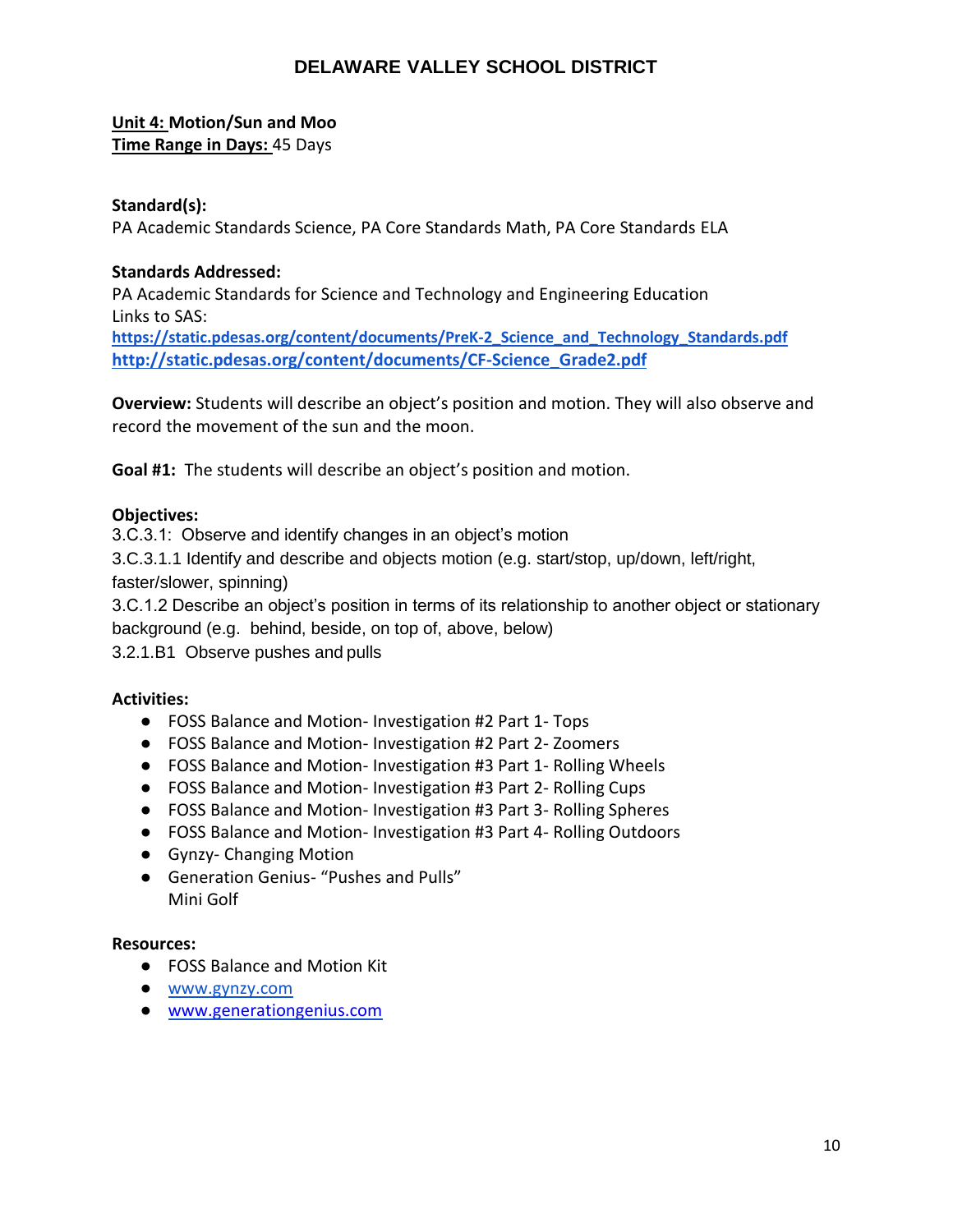- Science Journal
- FOSS Investigation Journal
- Generation Genius Quiz